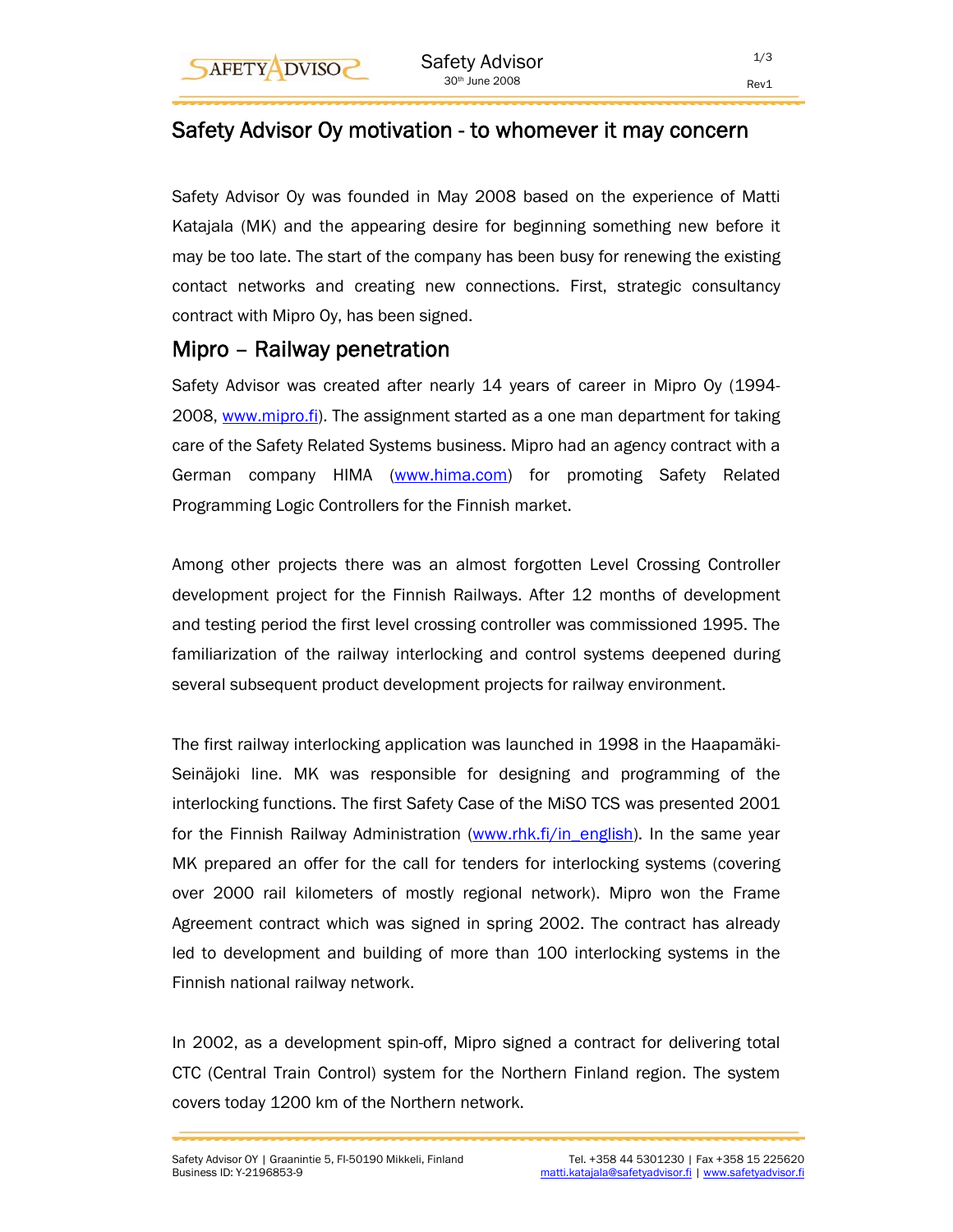

The next years were a constant flow of projects in central and northern Finland. The staff of safety related systems grew constantly with the growing project flow.

The winter 2005/2006 contained an effort for bidding the Southern Finland CTC (10 M€ project, unfortunately lost). Rest of the 2006 was occupied by the commissioning of Iisalmi-Kontiomäki-Vartius line. This was the first multiple vendor delivery project for railways in Finland. MK served as the leader for the multi vendor commission engineering team.

Later the same year MK participate the architectural design and tender preparation for Ilmala Marshalling Yard. The contract was signed in early 2007. For the Ilmala project MK acted as the Lead Design Engineer. The main tasks were the requirements management and final product validation. The first commissioning of the new architecture and product family took place in March 2008. When it was finished an era ended and it was time to go.

During the Mipro assignment MK was also responsible of creating the separate Quality and Safety Management processes inside Mipro. At the time of MK resignation Mipro Oy is a well respected railway control system supplier offering good railway related work opportunities for nearly 40 proven engineering professionals.

## Tekes – Development consulting

Before MIpro MK was the head of Tekes (www.tekes.fi/eng/)unit in Mikkeli (1989- 1994, The Finnish Funding Agency for Technology and Innovation). Part of the 5,5 years consisted of consultative evaluation and preparation of product and business development projects with SME companies. The management and reporting of the funded projects had a substantial role among the other activites like organising informative seminars related to the possibilities of new technology. The team of 3 consultants and an assistant had all both local and national customer responsibilities.

# Helsinki – Learning the basics